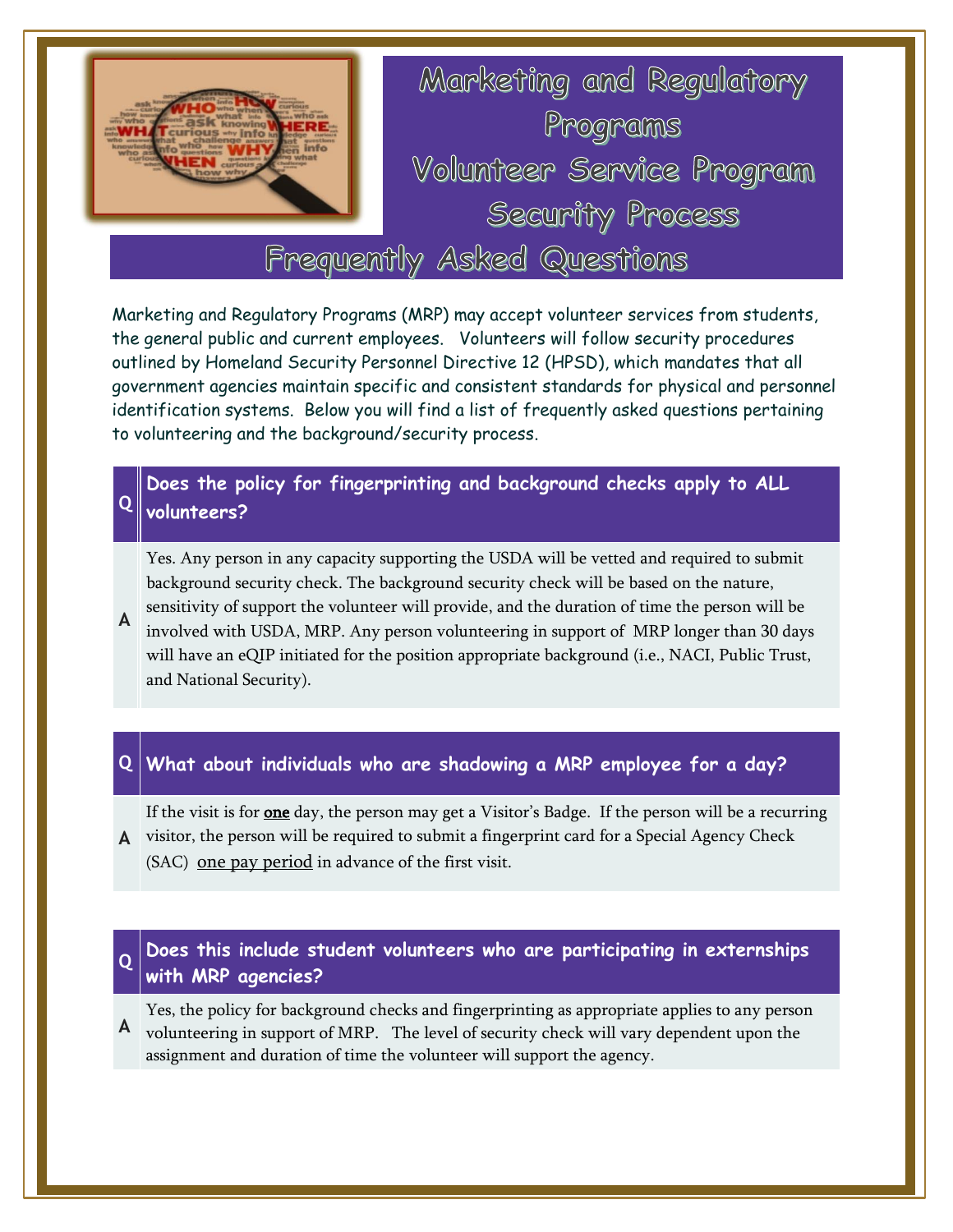

## **Q** What are the specific requirements for fingerprinting?

Fingerprints are required to run the SAC, which is utilized for sponsoring a person for access to MRP facilities, computer systems, and issuance of a LincPass, if required. Individuals can have the fingerprints done at one of the MRP LiveScan electronic fingerprinting sites if they are in the local geographic area or they can visit their local police station and have them done at their cost. The volunteer will not be reimbursed the amount paid for the fingerprints. Once the fingerprints are completed, they should be sent to:

> USDA APHIS MRPBS HRD HRO Personnel Security (ATTN: insert name of assigned HR personnel security service provider ) 250 Marquette Avenue, STE 410 Minneapolis, MN 55401-2329

**A** The fingerprints will remain on file with the Personnel Security office. Please note: if a LincPass/PIV card is required, the volunteer will need to pass the IT Security Rules of Behavior (ROB) test prior to having access to computer systems and building spaces. The host supervisor of the volunteer will be responsible for ensuring the Security Test is submitted to the IT Point of Contact (POC) for grading as well as ensuring the 30 Day Exemption for system access is requested during the volunteer's tenure.

Follow this **link** to access a list of designated HR Personnel Security service providers and telephone numbers.

Follow this [link](https://www.aphis.usda.gov/mrpbs/hr/downloads/LiveScan-Operator-List.pdf) to access a list of LiveScan operators and locations.

## **Q expected to cover that expense themselves? Is there a method to reimburse volunteers for fingerprints or are they**

**A** MRP has several LiveScan electronic fingerprinting sites. If a volunteer is located near one of the LiveScan stations, we recommend they have their fingerprints taken electronically, as there will be no charge for the service. Otherwise, the prospective volunteer is responsible for paying the cost of the required fingerprints if they are unable to use a LiveScan station.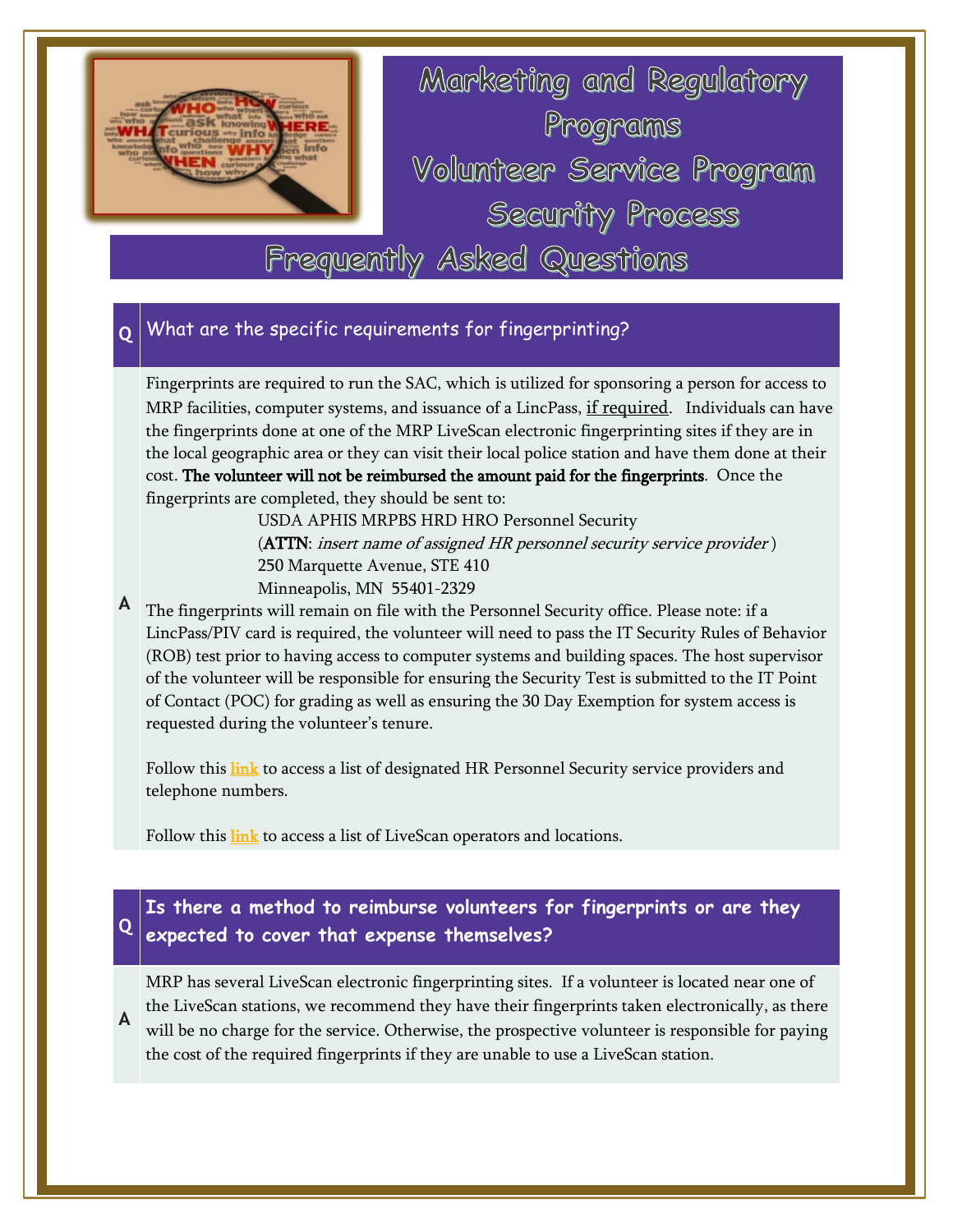

Marketing and Regulatory Programs Volunteer Service Program Security Process

# Frequently Asked Questions

**Q printed so an APHIS employee can accompany him/her to pay for the Can the student wait until their first day of volunteering to be finger fingerprinting?** 

No. The fingerprints should be completed prior to the person arriving to begin the volunteer assignment. This gives the Personnel Security staff time to run the SAC (takes a minimum of 48

**A** – 72 hours) and determine if there are any issues that would prevent the person from coming onboard or getting a LincPass. The cost of fingerprinting, if any, is the volunteer's responsibility.

## **Q sheriff's office? Can the prospective volunteer get their fingerprints done at the local**

Yes. The host program POC would provide the volunteer with the fingerprint card and once completed the volunteer or the host program representative will forward the card to USDA

**A** APHIS MRPBS HRD HRO (ATTN: insert name of assigned personnel security service provider), 250 Marquette Avenue, STE 410, Minneapolis, MN 55401-2329, for processing. Follow this [link](https://www.aphis.usda.gov/mrpbs/contact_us/downloads/PSS_Program_Assignments.pdf) to access a list of designated HR Personnel Security service providers and telephone numbers.

## **Q that station to have fingerprints taken? If a volunteer resides close to a LIVESCAN station, can they come in to**

Yes. Appointments with the LiveScan station local operators should be made in advance. The

**A** host program representative should contact the LiveScan operator directly to schedule an appointment time for the volunteer to have the fingerprints taken. Follow this [link](https://www.aphis.usda.gov/mrpbs/hr/downloads/LiveScan-Operator-List.pdf) to access a list of LiveScan operators and locations.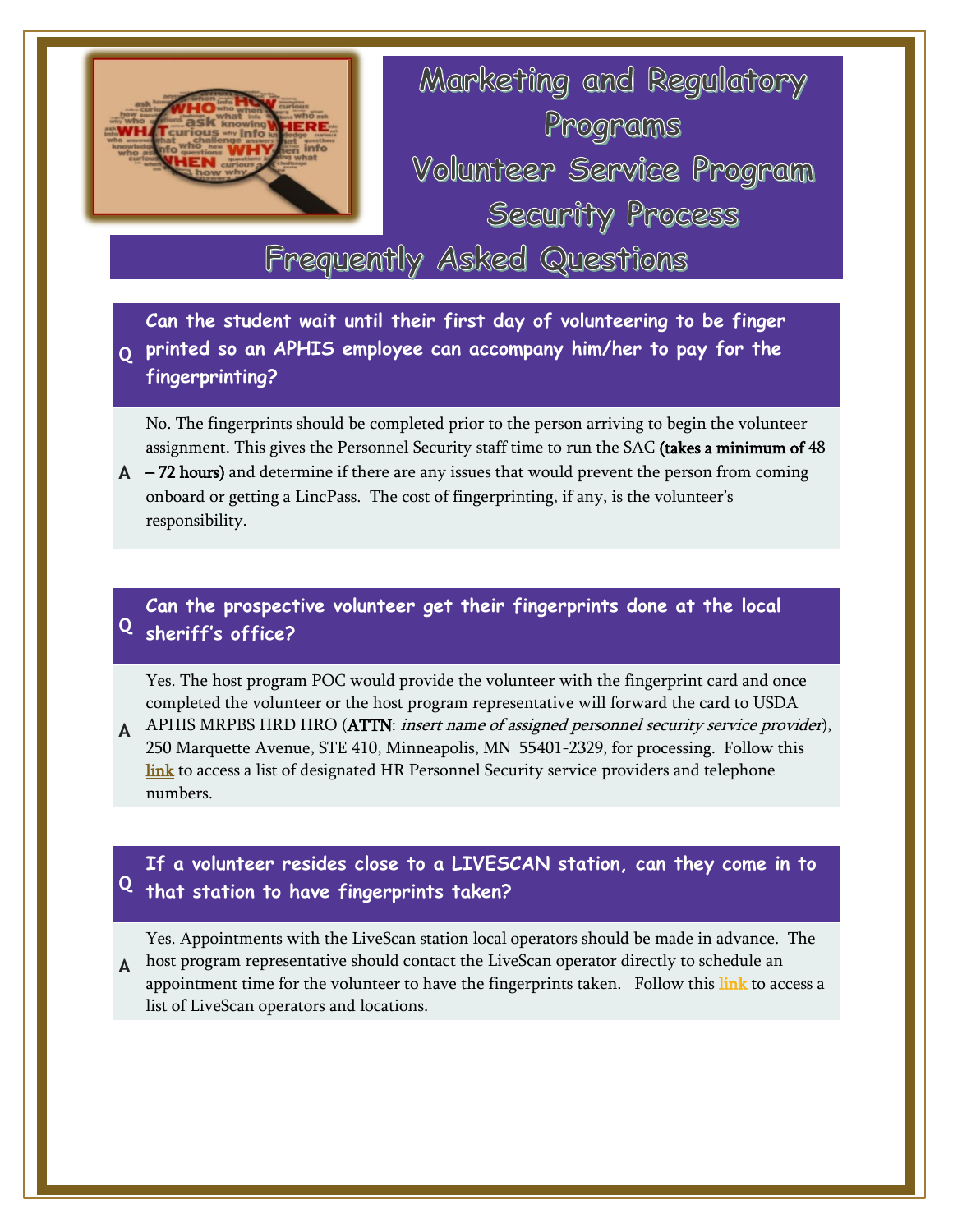

Marketing and Regulatory Programs Volunteer Service Program Security Process Frequently Asked Questions

**Q Who receives the fingerprints for processing?**

The fingerprint cards are sent to USDA APHIS MRPBS HRD HRO Personnel Security (Attn:

**A** insert name of assigned personnel security service provider) 250 Marquette Avenue, Suite 410, Minneapolis, MN 55401 for processing and running the SAC. The fingerprints will remain on file with the HR Personnel Security office.

## **Q How far in advance does the background check have to be requested?**

The background SAC based on the fingerprints should be requested a **full pay period** in advance of the selected start date. This will allow HR Personnel Security to run the SAC (results

A are returned usually within  $48 - 72$  hours after submission) and review the results to identify any potential information that could prohibit the person from supporting the USDA through volunteerism.

**Q background/security check is complete before a volunteer on boards with Do we need to wait until the volunteer service agreement and the the Agency?**

Yes. The volunteer service agreement approval and the background security check must be complete before a volunteer on boards with MRP. A volunteer service agreement is required for all individuals who will participate in the MRP Volunteer Service Program. The volunteer

**A** service agreement must be reviewed and confirmed approved by the MRP Volunteer Service Program Coordinator (VSPC) prior to performance of volunteer service. An email confirmation will be sent to the sponsoring program representative from the VSPC once the review is complete and the volunteer service agreement has been validated. Once the proper documents are validated and the fingerprints and the SAC has processed and is cleared by